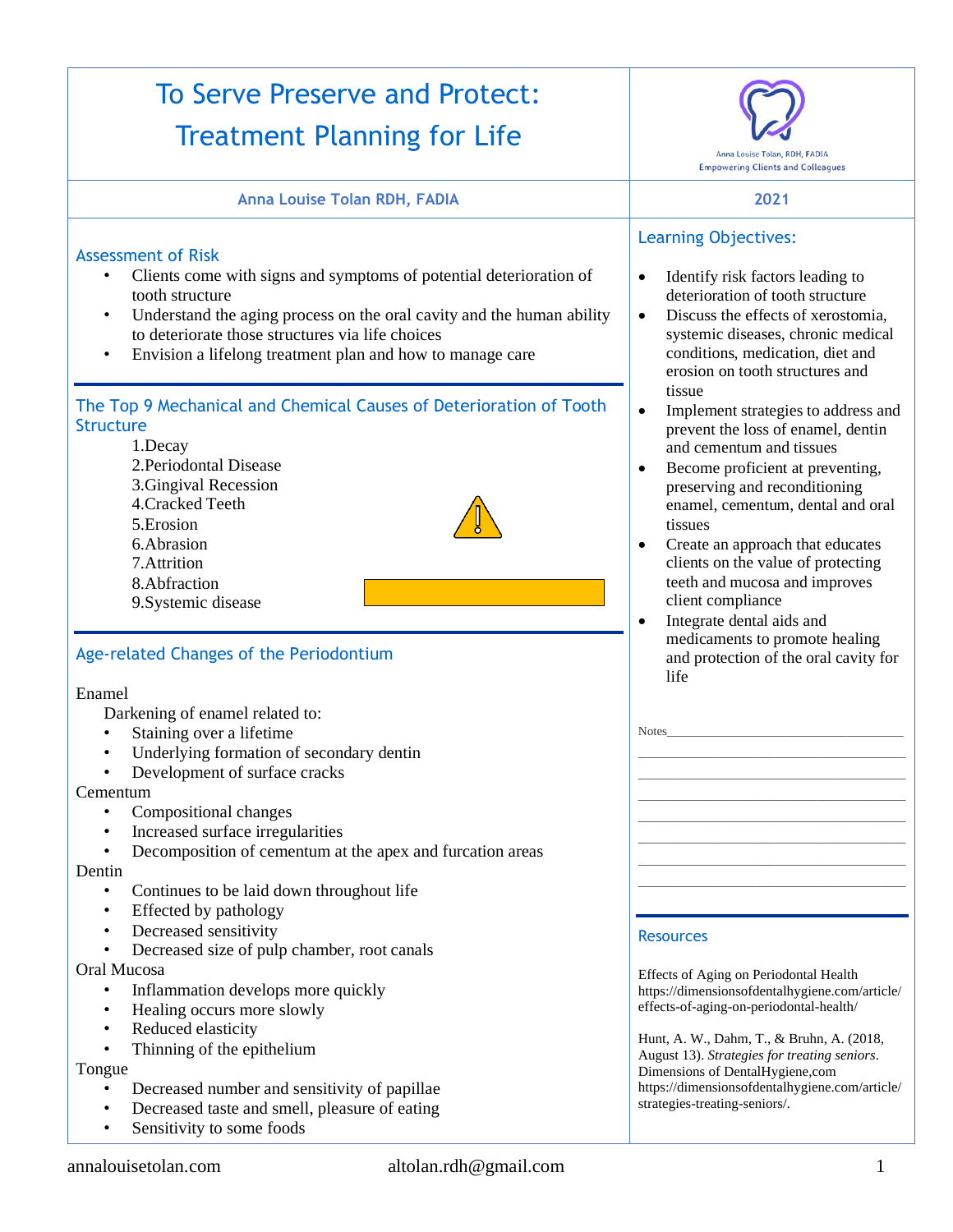| <b>Lifestyle Factors Affecting Tooth Structure:</b>                                                                                                                                                                                                                                           | Preservation and Restoration of Tooth<br>Structure Mount G.J., Hume, W.R., Ngo H.C.                                                                                                                                                                                                                   |
|-----------------------------------------------------------------------------------------------------------------------------------------------------------------------------------------------------------------------------------------------------------------------------------------------|-------------------------------------------------------------------------------------------------------------------------------------------------------------------------------------------------------------------------------------------------------------------------------------------------------|
| Erosion                                                                                                                                                                                                                                                                                       | Woffe, M.S. (2016) Wiley Blackwell<br><b>Excellent Text Book!</b>                                                                                                                                                                                                                                     |
| Caries<br>Lifestyle<br><b>Salivary Dysfunction</b><br>$\bullet$<br>Dietary<br>Plaque Pathology<br>Environmental                                                                                                                                                                               | LaSpina, L., & Birchander, E. (2020, August<br>14). Tips to identify social isolation in older<br>adults. Dimensions of Dental Hygiene.<br>Retrieved October 18, 2021, from                                                                                                                           |
| <b>Caries: Salivary Dysfunction</b><br>Smoking<br>$\bullet$<br>Caffeine<br>Inadequate fluids<br>$\bullet$<br><b>Stressful Lifestyle</b><br>$\bullet$<br>Salivary gland pathology<br>Medication                                                                                                | https://dimensionsofdentalhygiene.com/article/t<br>ips-identify-social-isolation-older-adults/.<br><b>Notes</b>                                                                                                                                                                                       |
| What's beside your bed?                                                                                                                                                                                                                                                                       |                                                                                                                                                                                                                                                                                                       |
| Erosion (corrosion)<br>Intrinsic<br><b>GERD</b><br>$\bullet$<br>Recurring vomiting<br>٠<br><b>Baking Soda</b><br>$\bullet$<br>Neutralizing pH<br>Baking soda 1 teaspoon in 250ml of Water<br>Swish mouth full 2 times each for 30sec.<br>Extrinsic<br>Dietary<br>Medications<br>Environmental |                                                                                                                                                                                                                                                                                                       |
| What did you drink yesterday?                                                                                                                                                                                                                                                                 |                                                                                                                                                                                                                                                                                                       |
| Saliva Enhancers<br>Increase in saliva flow<br>Clearing of undissolved sugars<br><b>Buffering</b><br>Elevate pH                                                                                                                                                                               | <b>Resources</b><br>AEGIS Communications, B. J. O. G. (2012,<br>February 1). Biocorrosion vs. erosion: The 21st<br>century and a time to change: Compendium.                                                                                                                                          |
| Mechanical Factors Deteriorating Tooth Structure<br>Abfraction<br>Abrasion<br>$\bullet$<br>Attrition<br>Cracked teeth<br>Periodontal therapy                                                                                                                                                  | Volume 33, Issue 2   Compendium.<br>https://www.aegisdentalnetwork.com/cced/201<br>2/02/biocorrosion-vs-erosion-the-21st-century-<br>and-a-time-to-change.<br>Soft drinks and in vitro dental erosion.<br>Gravelle BL, et. al.<br>Gen Dent. 2015 Jul-Aug;63(4):33-8.<br>https://www.ncbi.nlm.nih.gov/ |
| <b>Factors Affecting Root Structure</b><br>Presence of decay<br>$\bullet$<br>Abfraction<br>$\bullet$<br>Abrasion<br>Erosion<br>Therapy                                                                                                                                                        | pubmed/26147165<br>Diet influenced tooth erosion prevalence in<br>children and adolescents: Results of a meta-<br>analysis and meta-regression Salas et. al.<br>www.sciencedirect.com/science/article<br>/pii/S0300571215001396?via%3Dihub#!                                                          |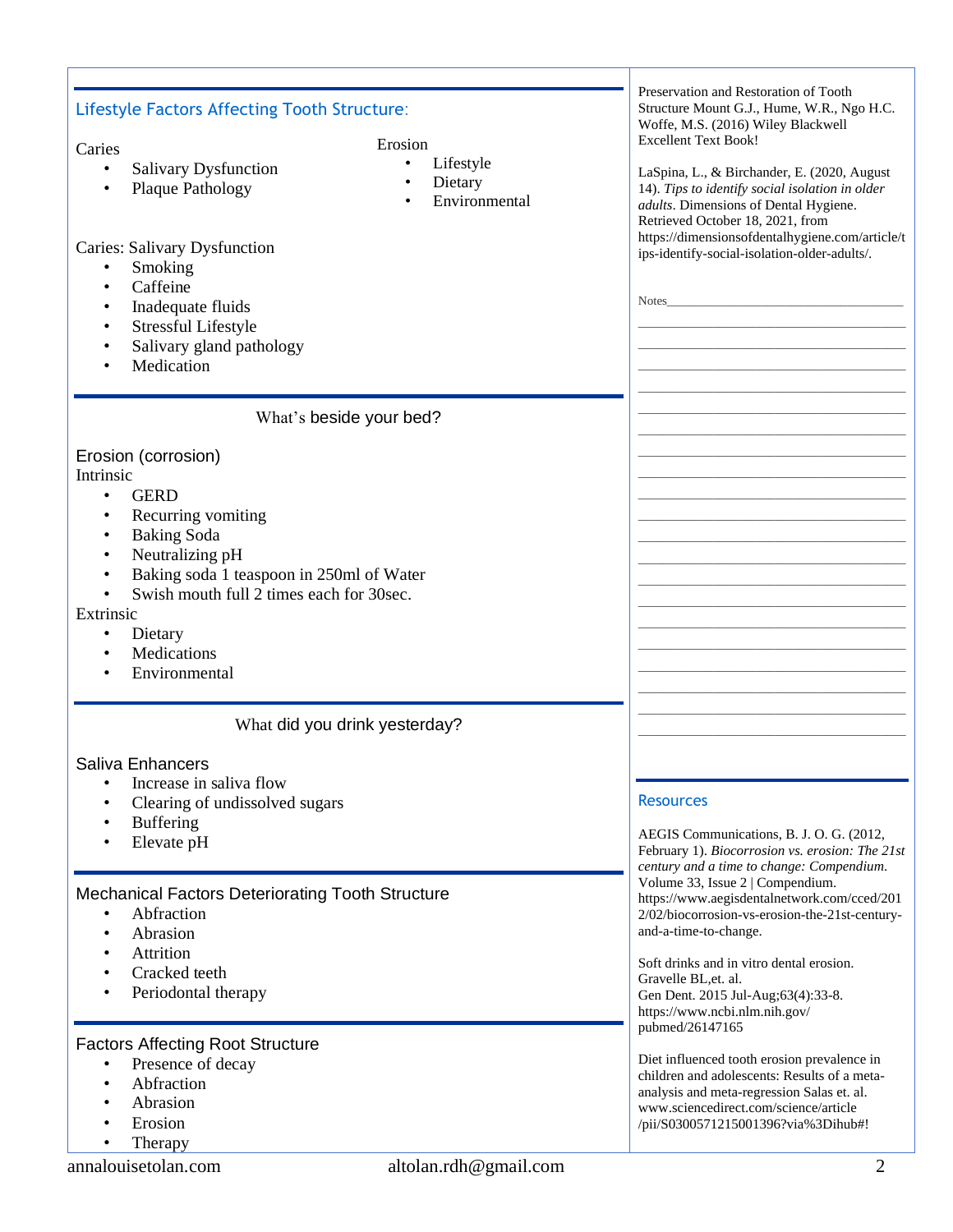#### Risk of Root Caries

- Presence of gingival recession
- Xerostomia
- **GERD**
- Self-Care
- CaMBRA Protocols
	- recommends treating all clients with early demineralization

\*Classification System for Root-Surface Quality

| Quality          | <b>Health</b>            | Demin. 1                                      | Demin. 2                                        | Demin 3                                                     |
|------------------|--------------------------|-----------------------------------------------|-------------------------------------------------|-------------------------------------------------------------|
| <b>Hardness</b>  | Velvety                  | Rough                                         | $D1 +$<br>Slightly soft                         | $D2+$ Active<br>caries, soft                                |
| <b>Texture</b>   | N <sub>0</sub><br>Change | Slightly<br>sticky                            | Sticky, no<br>cavitation                        | Sticky,<br>cavitated May<br>have debris                     |
| <b>Colour</b>    | No<br>Change             | None to<br>darkened<br>yellow<br>cementum     | Range dark<br>yellow t<br>orange light<br>brown | Yellow orange<br>to light brown,<br>black                   |
| Consistency      | N <sub>0</sub><br>Change | May or<br>may not<br>have cold<br>sensitivity | Cold<br>sensitivity<br>maybe<br>increasing      | Improve<br>hardness<br>Minimally<br>invasive<br>restorative |
| <b>Treatment</b> | No<br>Treatment          | Treatment<br>indicated                        | Treatment<br>indicated                          | Treatment<br>indicated                                      |

\*Classification System for Root-Surface Quality Pamela M. Maragliano-Muniz DMD; Dona R. Roberts RDH; and Robert J. Chapman DMD Inside Dentistry January 2012

[https://cdeworld.com/courses/4558-classification-system-for-root-surface](https://cdeworld.com/courses/4558-classification-system-for-root-surface-quality)[quality](https://cdeworld.com/courses/4558-classification-system-for-root-surface-quality)

 *"*Guided Biofilm Therapy: the intentional removal of biofilm as a definitive procedure with low abrasive powders, for the benefit of efficiently, comfort accessorily, preservation of tooth surfaces, restorative materials, and periodontal tissues. It is performed prior to removal of hard deposits. Using Glycine and Erythritol to impact disease."

Park BY; Kim M; Park J; Jeong JH; Noh H; (2021, August 19). Research on dental plaque remov methods for efficient oral prophylaxis: With a focus on air polishing and rubber cup polishing. International journal of dental hygiene. [https://pubmed.ncbi.nlm.nih.gov/33217770/.](file://///users/annalouise/Documents/Battling%20Biofilm/Park%20BY;Kim%20M;Park%20J;Jeong%20JH;Noh%20H;%20(2021,%20August%2019).%20Research%20on%20dental%20plaque%20removal%20methods%20for%20efficient%20oral%20prophylaxis:%20With%20a%20focus%20on%20air%20polishing%20and%20rubber%20cup%20polishing.%20International%20journal%20of%20dental%20hygiene.%20Retrieved%20October%208,%202021,%20from%20https:/pubmed.ncbi.nlm.nih.gov/33217770/)

Shrivastava D, Natoli V, Srivastava KC, Alzoubi IA, Nagy AI, Hamza MO, Al-Johani K, Alam MK, Khurshid Z. Novel Approach to Dental Biofilm Management through Guided Biofilm Therapy (GBT): A Review. *Microorganisms*. 2021; 9(9):1966. <https://doi.org/10.3390/microorganisms9091966>

Hentenaar, D. F. M., De Waal, Y. C. M., Stewart, R. E., Van Winkelhoff, A. J., Meijer, H. J. A., & Raghoebar, G. M. (2021, July). *Erythritol airpolishing in the non-surgical treatment of periimplantitis: A randomized controlled trial*. Clinical oral implants research. [https://www.ncbi.nlm.nih.gov/pmc/articles/PMC8360148/.](https://www.ncbi.nlm.nih.gov/pmc/articles/PMC8360148/)

Andra, S. S., Markis, K. C., & Shine, J. P. (2011, April 11). Co-leaching of brominated compounds and antimony from bottled water. Retrieve[d www.sciencedirect.com/science](http://www.sciencedirect.com/science) /article/pii/S0160412011002224

McComas, M. (2020, April 14). *Achieving ph neutralization*. Dimensions of Dental Hygiene. Retrieved October 18, 2021, from [https://dimensionsofdentalhygiene.com/article/](https://dimensionsofdentalhygiene.com/article/sponsored-church-dwight-achieving-ph-neutralization/) [sponsored-church-dwight-achieving-ph](https://dimensionsofdentalhygiene.com/article/sponsored-church-dwight-achieving-ph-neutralization/)[neutralization/.](https://dimensionsofdentalhygiene.com/article/sponsored-church-dwight-achieving-ph-neutralization/)

Disappearing Tooth Structure What 's a clinician to do about abfraction lesion? Karen Davis RDH [www.rdhmag.com/articles/print/volume-](http://www.rdhmag.com/articles/print/volume-37/issue-7/contents/disappearing-tooth-structure.html)[37/issue-7/contents/disappearing-tooth](http://www.rdhmag.com/articles/print/volume-37/issue-7/contents/disappearing-tooth-structure.html)[structure.html](http://www.rdhmag.com/articles/print/volume-37/issue-7/contents/disappearing-tooth-structure.html)

\*Classification System for Root-Surface Quality Pamela M. Maragliano-Muniz DMD; Dona R. Roberts RDH; and Robert J. Chapman DMD Inside Dentistry January 2012 [https://cdeworld.com/courses/4558](https://cdeworld.com/courses/4558-classification-system-for-root-surface-quality) [classification-system-for-root-surface-quality](https://cdeworld.com/courses/4558-classification-system-for-root-surface-quality)

Promoting Remineralization Expanding your caries management protocol with these strategies Mathilde C. Peters DMD PhD, Preetha P . Kanjirathe, BDS, MDS, MM, Juliana A. Barros DDS, MS [www.dimensionsofdentalhygiene.com](http://www.dimensionsofdentalhygiene.com/)

The Dynamic Process of Demineralization and Remineralization, Michael W. Roberts, DDS MScD, Timothy Wright DDS MS [www.dimensionsofdentalhygiene.com](http://www.dimensionsofdentalhygiene.com/)

| Notes_ |  |  |
|--------|--|--|
|        |  |  |
|        |  |  |
|        |  |  |
|        |  |  |
|        |  |  |
|        |  |  |
|        |  |  |
|        |  |  |
|        |  |  |
|        |  |  |
|        |  |  |
|        |  |  |
|        |  |  |
|        |  |  |
|        |  |  |